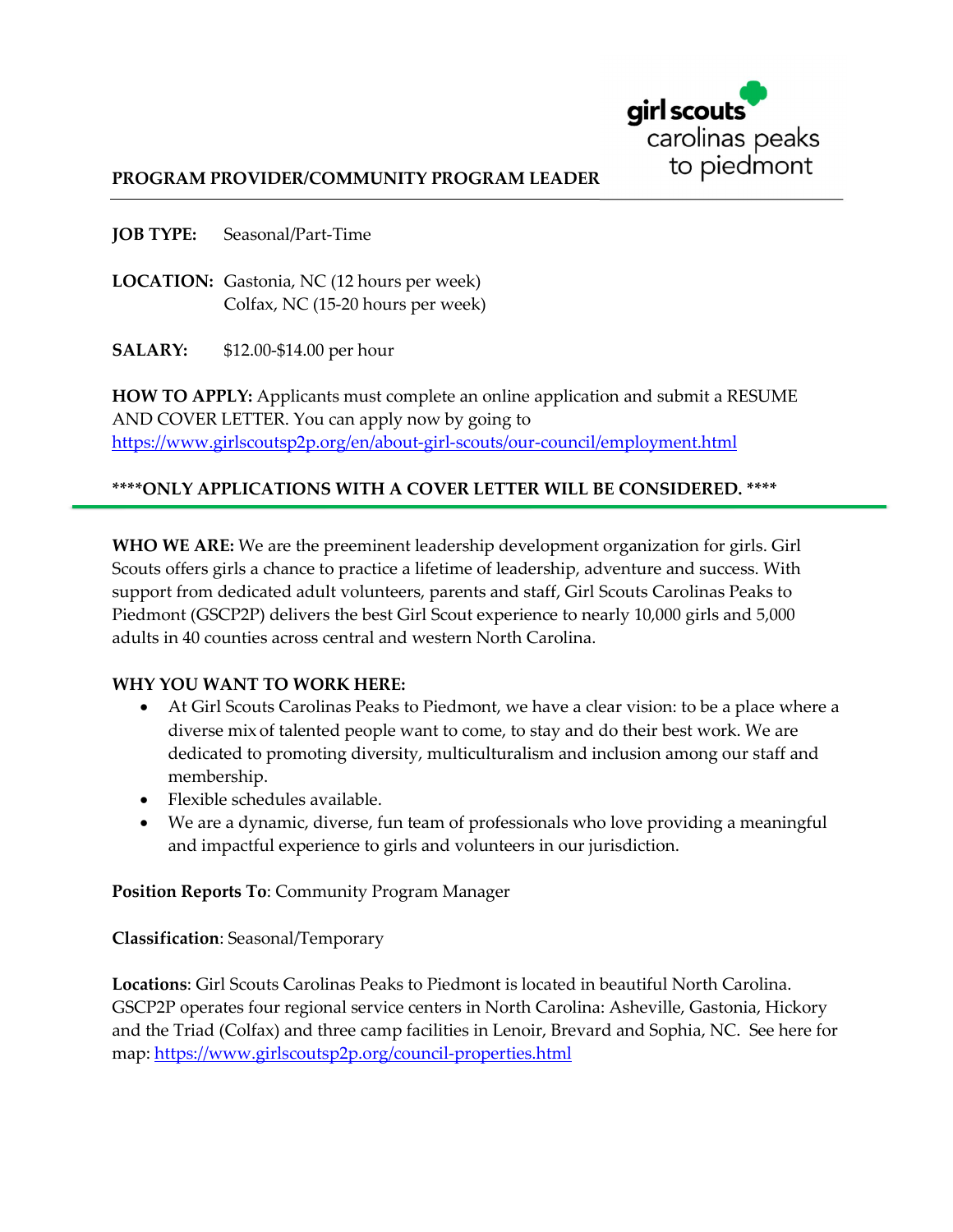### **SUMMARY OF POSITION**

The Program Provider is a part-time, seasonal position that is responsible for providing and implementing Girl Scout programming for underserved girls in assigned areas within our council. The Girl Scout program will include regular troop meetings following the Girl Scout Leadership Experience, academic tutoring, camp and outdoor experiences and cookie program participation at one or more community based locations. The Program Provider serves community after-school programs.

## **ACCOUNTABILITIES**

- · Program Planning
- · Program Implementation
- · Reporting Outcomes
- · Maintain open communication
- · Effective group/meeting management
- · Conflict Resolution
- · Manage Health & Safety of participants

### **QUALIFICATIONS**

*Core Competencies:*

- · Achieve Results
- · Problem Solving
- · Judgement & Decision Making
- · Safety Focused
- · Time Management
- · Dependable
- · Organized
- · Creative
- · Verbal & Written Communication
- · Neat Appearance
- · Fun and Kid Friendly

#### *Education, Experience & Certifications:*

- Minimum age: 18 years old
- · High School Graduate
- Ability to work with children in at-risk environments
- · Ability to effectively work with community groups, volunteers, parents and staff
- · Ability to work a flexible schedule possible including evenings and weekends
- · Two year's documented experience in youth education and/or recreation

## *Skills & Competencies:*

- · Commitment to providing top-notch Girl Scout programming to girls in at-risk communities
- · Deliver program to girls at planned sites to fulfill covenants made in funding agreements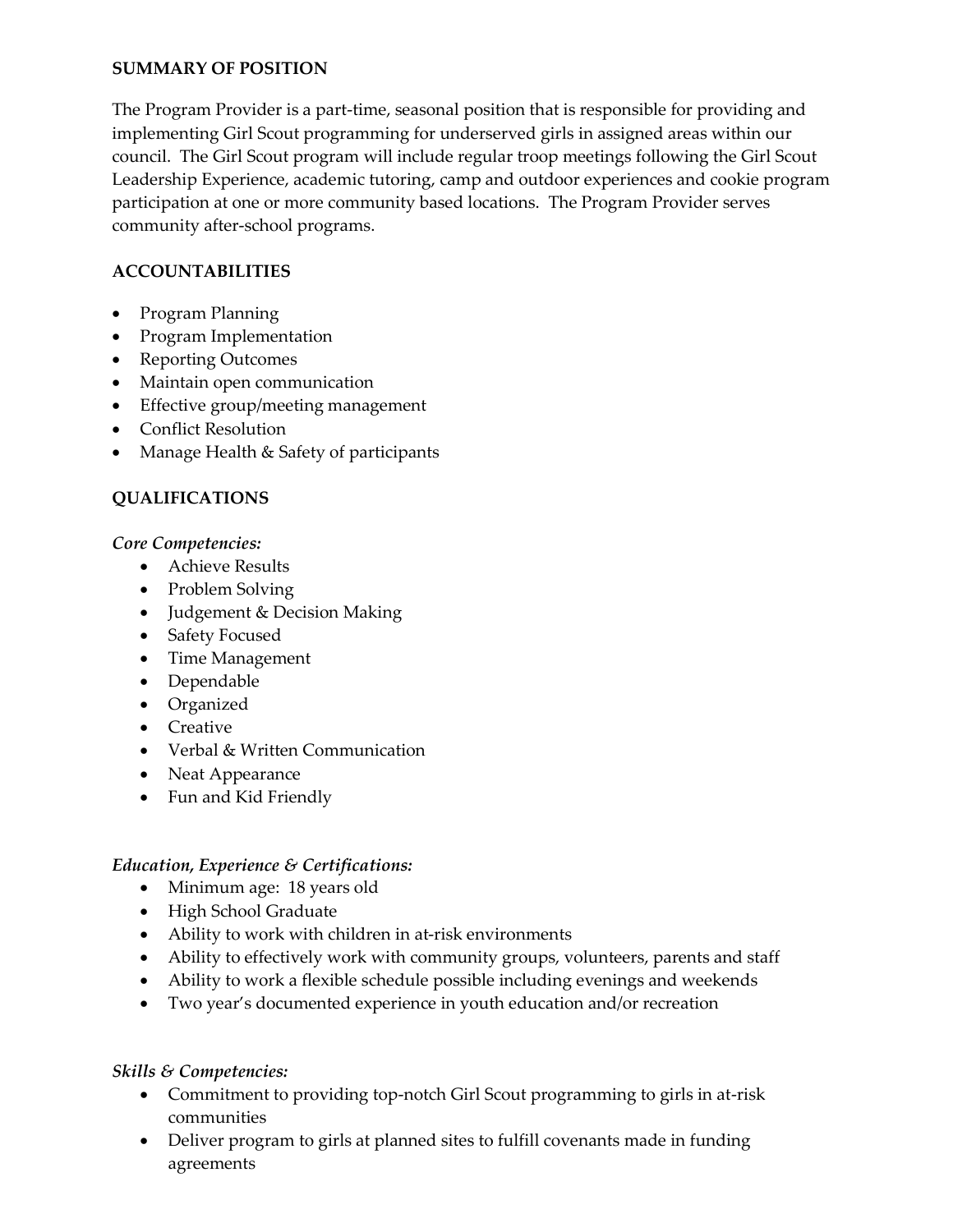- · Demonstrated ability and proficiency in program planning, implementation and facilitation
- · Ability to read and comprehend detailed instructions, correspondence, and memos. Ability to compose, edit, and interpret correspondence
- · Serve as an expert resource for staff and volunteers on the Girl Scout Leadership Experience (GSLE) program model, pathways and outcomes. Maintain up to date knowledge and information regarding the GSLE and updates to Girl Scout programming
- · Proficient in in Microsoft Office including Word, Excel, Outlook, email, and various forms of social networking. Ability to learn and utilize new software
- · Must have consistent drive, persistence, sense of urgency, flexibility, and willingness to learn in order to reach council goals
- · Excellent time management and organizational skills with ability to carry out a variety of responsibilities with multiple priorities and deadlines with limited supervision
- · Ability to work calmly and efficiently in stressful situations
- · Ability to interpret and follow instructions furnished in written, oral, and diagram form
- · Excellent problem solving and trouble-shooting skills
- · Demonstrated ability to communicate effectively and persuasively in person, by phone and in writing by email with community contacts, site directors, parents/guardians, volunteers and colleagues
- · Demonstrated ability to work independently and as part of a team
- · Reliable and punctual attendance and willingness and ability to work regular hours, and evenings and weekends when required
- · Bi-lingual (Spanish and English) preferred but not required

# *Additional Requirements:*

- · Subscribe to the principles of the Girl Scout Movement and become and remain registered member of GSUSA, Girl Scouts Carolinas Peaks to Piedmont.
- · Successfully pass criminal and driver background investigation.
- · Valid state-issued driver's license, valid auto insurance, acceptable driving record and access to a vehicle on a daily basis and willingness and ability to travel throughout the council's geographic area.

# **PHYSICAL DEMANDS & WORK ENVIRONMENT**

The employee is occasionally required to stand; walk; sit; use hands to finger, handle, or feel objects, tools or controls including the operation of computer keyboard, calculator, copier machine and other office equipment; reach with hands and arms; climb stairs; balance; bend and stoop, kneel, crouch or crawl; talk or hear within normal range for telephone use. The employee must occasionally lift and/or move up to 35 pounds. The employee must have close visual acuity to perform activities such as viewing a computer terminal, preparing and analyzing data and figures and extensive reading. The employee will drive safely to and from events throughout the Service Center area.

# **DISCLOSURE & ACKNOWLEDGEMENT**

The statements above reflect the essential functions and qualifications for this job, but should